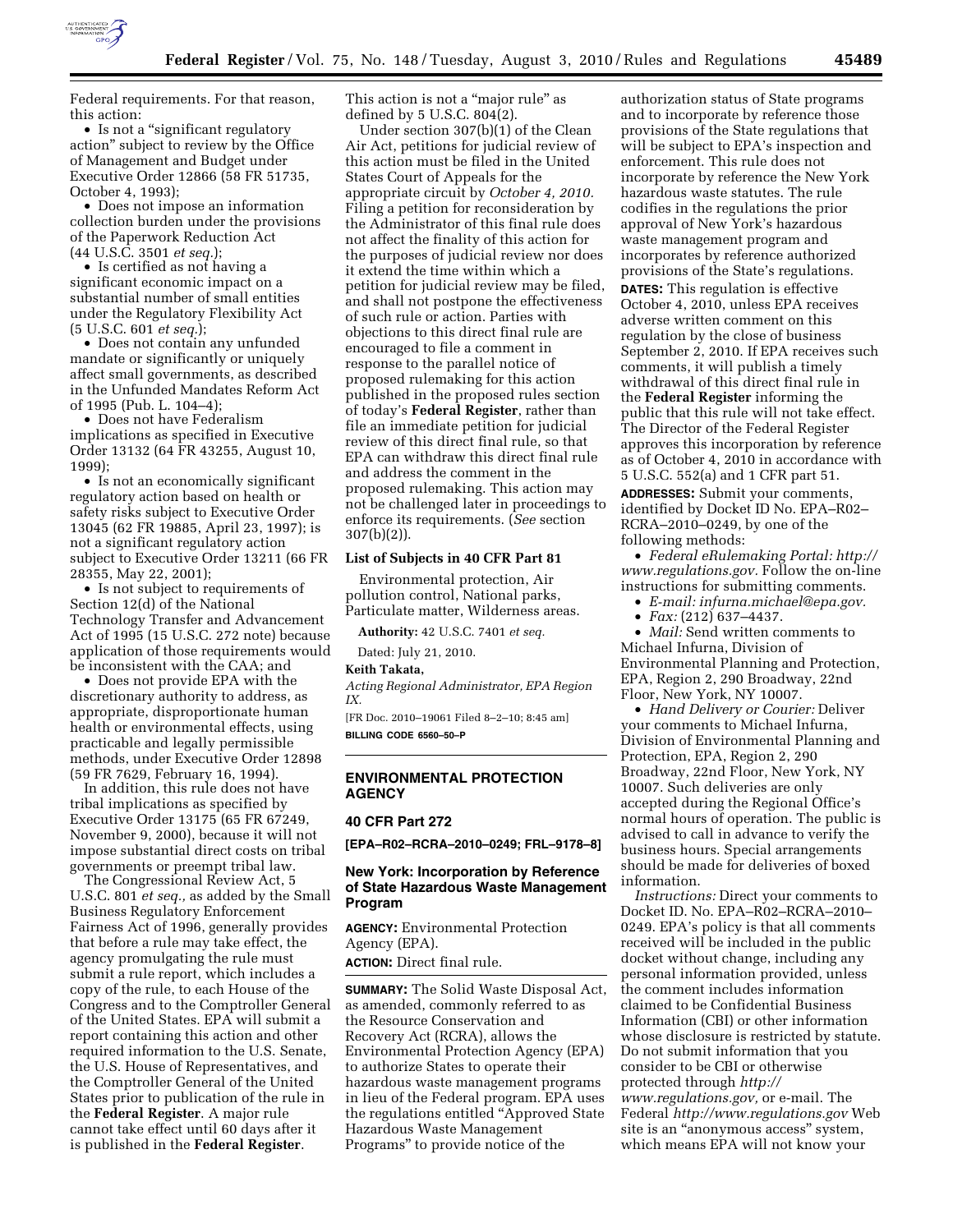identity or contact information unless you provide it in the body of your comment. If you send an e-mail comment directly to EPA without going through *[http://www.regulations.gov,](http://www.regulations.gov)*  your e-mail address will be automatically captured and included as part of the comment that is placed in the public docket and made available on the Internet. If you submit an electronic comment, EPA recommends that you include your name and other contact information in the body of your comment and with any disk or CD–ROM you submit. If EPA cannot read your comment due to technical difficulties, and cannot contact you for clarification, EPA may not be able to consider your comment. Electronic files should avoid the use of special characters or any form of encryption, and be free of any defects or viruses. (For additional information about EPA's public docket, visit the EPA Docket Center homepage at *[http://](http://www.epa.gov/dockets/) [www.epa.gov/dockets/](http://www.epa.gov/dockets/)*).

*Docket:* All documents in the docket are listed in the *[http://](http://www.regulations.gov) [www.regulations.gov](http://www.regulations.gov)* index. Although listed in the index, some information is not publicly available, *e.g.,* CBI or other information whose disclosure is restricted by statute. Certain other material, such as copyrighted material, will be publicly available only in hard copy. Publicly available docket materials are available either electronically in *[http://](http://www.regulations.gov) [www.regulations.gov](http://www.regulations.gov)* or in hard copy. You can inspect the records related to this codification effort in the EPA Region 2 Library by appointment only. To make an appointment please call (212) 637–3185.

#### **FOR FURTHER INFORMATION CONTACT:**

Michael Infurna, Division of Environmental Planning and Protection, EPA Region 2, 290 Broadway, 22nd Floor, New York, NY 10007; *telephone number:* (212) 637–4177; *fax number:*  (212) 637–4377; *e-mail address: [infurna.michael@epa.gov.](mailto:infurna.michael@epa.gov)* 

#### **SUPPLEMENTARY INFORMATION:**

#### **I. Incorporation By Reference**

## *A. What is codification?*

Codification is the process of including the statutes and regulations that comprise the State's authorized hazardous waste management program into the CFR. Section 3006(b) of RCRA, as amended, allows the Environmental Protection Agency (EPA) to authorize State hazardous waste management programs. The State regulations authorized by EPA supplant the federal regulations concerning the same matter with the result that after authorization EPA enforces the authorized

regulations. Infrequently, State statutory language which acts to regulate a matter is also authorized by EPA with the consequence that EPA enforces the authorized statutory provision. EPA does not authorize State enforcement authorities and does not authorize State procedural requirements. EPA codifies the authorized State program in 40 CFR part 272 and incorporates by reference State statutes and regulations that make up the approved program which is federally enforceable. EPA retains the authority to exercise its inspection and enforcement authorities in accordance with sections 3007, 3008, 3013 and 7003 of RCRA, 42 U.S.C. 6927, 6928, 6934 and 6973, and any other applicable statutory and regulatory provisions.

## *B. What is the history of the authorization and codification of New York's hazardous waste management program?*

New York initially received final authorization for its hazardous waste management program, effective on May 29, 1986 (51 FR 17737) to implement its base hazardous waste management program. Subsequently, EPA authorized revisions to the State's program effective July 3, 1989 (54 FR 19184), May 7, 1990 (55 FR 7896), October 29, 1991 (56 FR 42944), May 22, 1992 (57 FR 9978), August 28, 1995 (60 FR 33753), October 14, 1997 (62 FR 43111), January 15, 2002 (66 FR 57679), March 14, 2005 (70 FR 1825, as corrected on April 5, 2005 (70 FR 17286)) and August 31, 2009 (74 FR 31380). EPA codified New York's authorized hazardous waste program effective September 30, 2002 (67 FR 49864) and May 25, 2007 (72 FR 14044). In this action, EPA is revising Subpart HH of 40 CFR part 272 to include the recent authorization revision actions effective August 31, 2009. (Note: Both the Federal and State requirements for the NY State Public Utilities Project XL, which were authorized effective August 31, 2009, will, unless extended, expire on May 24, 2011.)

### *C. What decisions have we made in this action?*

This action codifies EPA's authorization of revisions to New York's hazardous waste management program. This codification reflects the State program in effect at the time EPA authorized revisions to the New York hazardous waste program in a final rule dated July 1, 2009 (74 FR 31380). The rule incorporates by reference the most recent version of the State's authorized hazardous waste management regulations. This action does not reopen any decision EPA previously made concerning the authorization of the

State's hazardous waste management program. EPA is not requesting comments on its decisions published in the **Federal Register** notices referenced in section B of this document concerning revisions to the authorized program in New York.

EPA is incorporating by reference the authorized revisions to the New York hazardous waste program by revising Subpart HH to 40 CFR part 272. 40 CFR 272.1651 previously incorporated by reference New York's authorized hazardous waste regulations, as amended effective September 5, 2006, as well as selected provisions as found in the New York regulations dated January 31, 1992. Section 272.1651 also references the demonstration of adequate enforcement authority, including procedural and enforcement provisions, which provide the legal basis for the State's implementation of the hazardous waste management program. In addition, § 272.1651 references the Memorandum of Agreement, the Attorney General's Statements and the Program Description, which were evaluated as part of the approval process of the hazardous waste management program under Subtitle C of RCRA.

### *D. What is the effect of New York's codification on enforcement?*

EPA retains the authority under statutory provisions, including but not limited to, RCRA sections 3007, 3008, 3013 and 7003, and other applicable statutory and regulatory provisions to undertake inspections and enforcement actions and to issue orders in all authorized States. With respect to enforcement actions, EPA will rely on Federal sanctions, Federal inspection authorities, and Federal procedures rather than the State analogs to these provisions. Therefore, the EPA is not incorporating by reference New York's inspection and enforcement authorities nor are those authorities part of New York's approved State program which operates in lieu of the Federal program. 40 CFR 272.1651(c)(2) lists these authorities for informational purposes, and because EPA also considered them in determining the adequacy of New York's procedural and enforcement authorities. New York's authority to inspect and enforce the State's hazardous waste management program requirements continues to operate independently under State law.

## *E. What State provisions are not part of the codification?*

The public is reminded that some provisions of New York's hazardous waste management program are not part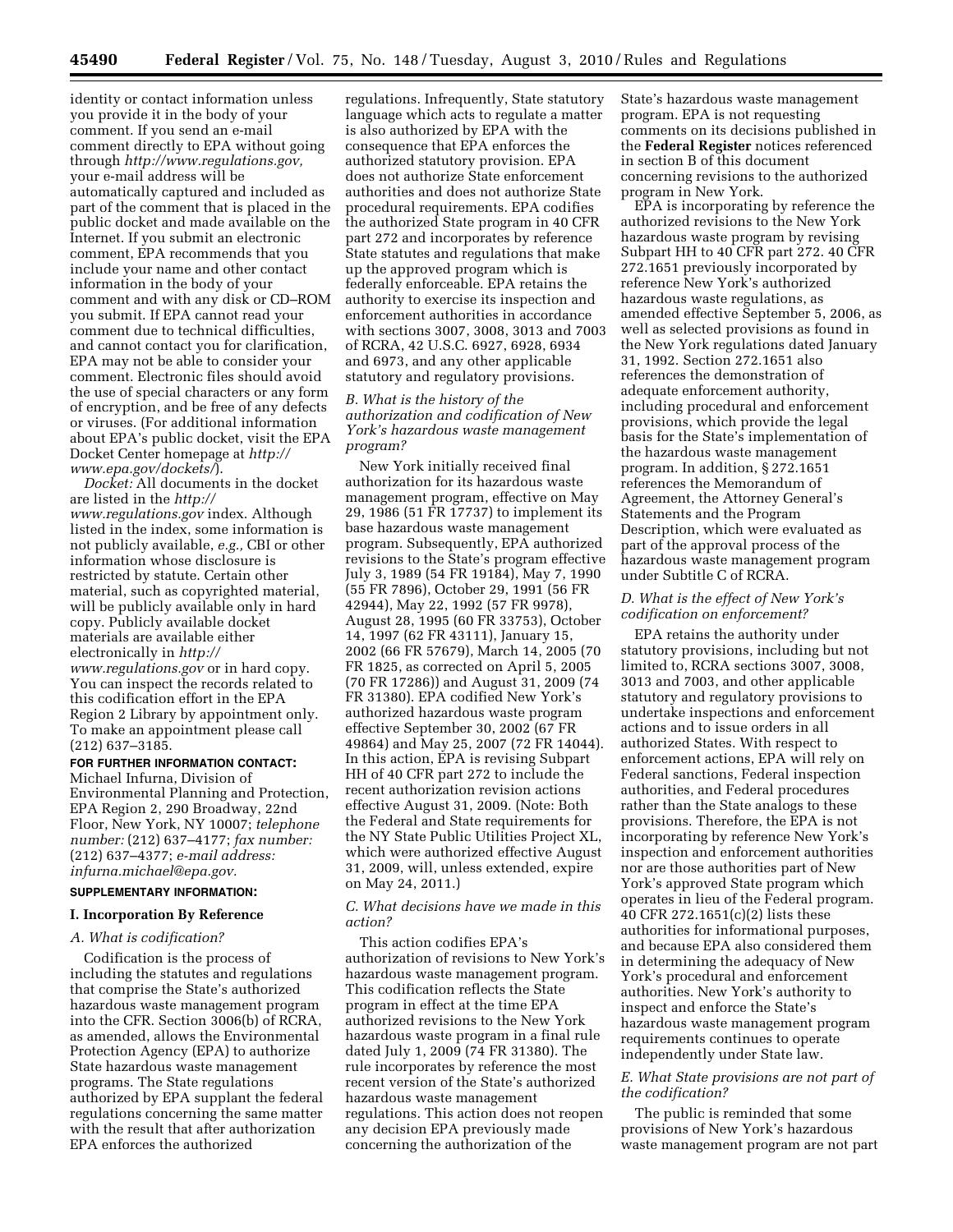of the federally authorized State program. These non-authorized provisions include:

(1) Provisions that are not part of the RCRA subtitle C program because they are ''broader in scope'' than RCRA subtitle C (see 40 CFR 271.1(i));

(2) Unauthorized amendments to authorized State provisions;

(3) New unauthorized State requirements; and

(4) State procedural and enforcement authorities which are necessary to establish the ability of the State's program to enforce compliance but which do not supplant the Federal statutory enforcement and procedural authorities.

State provisions that are ''broader in scope'' than the Federal program are not incorporated by reference in 40 CFR part 272. For reference and clarity, 40 CFR  $272.1651(c)(3)$  lists the New York statutory and regulatory provisions which are "broader in scope" than the Federal program and which are not part of the authorized program being incorporated by reference. This action updates that list of ''broader in scope'' provisions. While ''broader in scope'' provisions are not part of the authorized program and cannot be enforced by EPA; the State may enforce such provisions under State law.

Additionally, New York's hazardous waste regulations include amendments which have not been authorized by EPA. Since EPA cannot enforce a State's requirements which have not been reviewed and authorized in accordance with RCRA section 3006 and 40 CFR part 271, it is important to be precise in delineating the scope of a State's authorized hazardous waste program. Regulatory provisions that have not been authorized by EPA include amendments to previously authorized State regulations as well as new State requirements.

State regulations that are not incorporated by reference in this rule at 40 CFR 272.1651(c)(1), or that are not listed in 40 CFR 272.1651(c)(3) (''broader in scope'') or 40 CFR 272.1651(c)(2) (''procedural and enforcement authorities''), are considered new unauthorized State requirements. These requirements are not Federally enforceable.

## *F. What will be the effect of Federal HSWA requirements on the codification?*

With respect to any requirement(s) pursuant to the Hazardous and Solid Waste Amendments of 1984 (HSWA) for which the State has not yet been authorized and which EPA has identified as taking effect immediately

in States with authorized hazardous waste management programs, EPA will enforce those Federal HSWA standards until the State is authorized for those provisions.

The codification does not affect Federal HSWA requirements for which the State is not authorized. EPA has authority to implement HSWA requirements in all States, including States with authorized hazardous waste management programs, until the States become authorized for such requirements or prohibitions, unless EPA has identified the HSWA requirement(s) as an optional or as a less stringent requirement of the Federal program. A HSWA requirement or prohibition, unless identified by EPA as optional or as less stringent, supersedes any less stringent or inconsistent State provision which may have been previously authorized by EPA (50 FR 28702, July 15, 1985).

Some existing State requirements may be similar to the HSWA requirement implemented by EPA. However, until EPA authorizes those State requirements, EPA enforces the HSWA requirements and not the State analogs.

#### **II. Statutory and Executive Order Reviews**

This rule codifies EPA-authorized hazardous waste requirements pursuant to RCRA 3006 and imposes no requirements other than those imposed by State law. Therefore, this rule complies with applicable executive orders and statutory provisions as follows.

1. *Executive Order 12866: Regulatory Planning Review*—The Office of Management and Budget (OMB) has exempted this rule from its review under Executive Order 12866 (58 FR 51735, October 4, 1993).

2. *Paperwork Reduction Act*—This rule does not impose an information collection burden under the provisions of the Paperwork Reduction Act of 1995 (44 U.S.C. 3501 *et seq.*).

3. *Regulatory Flexibility Act*—This rule codifies New York's authorized hazardous waste management regulations in the CFR and does not impose new burdens on small entities. Accordingly, I certify that this action will not have a significant economic impact on a substantial number of small entities under the Regulatory Flexibility Act (5 U.S.C. 601 *et seq.*).

4. *Unfunded Mandates Reform Act*— Because this rule codifies pre-existing State hazardous waste management program requirements which EPA already approved under 40 CFR part 271, and with which regulated entities must already comply, it does not

contain any unfunded mandate or significantly or uniquely affect small governments, as described in the Unfunded Mandates Reform Act of 1995 (Pub. L. 104–4).

5. *Executive Order 13132: Federalism*—Executive Order 13132 (64 FR 43255, August 10, 1999) does not apply to this rule because it will not have federalism implications (*i.e.,*  substantial direct effects on the States, on the relationship between the Federal government and the States, or on the distribution of power and responsibilities among the various levels of government). This action codifies existing authorized State hazardous waste management program requirements without altering the relationship or the distribution of power and responsibilities established by RCRA.

6. *Executive Order 13175: Consultation and Coordination with Indian Tribal Governments*—Executive Order 13175 (65 FR 67249, November 6, 2000) does not apply to this rule because it will not have tribal implications (*i.e.,* substantial direct effects on one or more Indian tribes, or on the relationship between the Federal government and Indian tribes, or on the distribution of power and responsibilities between the Federal government and Indian tribes).

7. *Executive Order 13045: Protection of Children from Environmental Health & Safety Risks*—This rule is not subject to Executive Order 13045 (62 FR 19885, April 23, 1997), because it is not economically significant and it is not based on environmental health or safety risks.

8. *Executive Order 13211: Actions that Significantly Affect Energy Supply, Distribution, or Use*—This rule is not subject to Executive Order 13211 (66 FR 28355, May 22, 2001) because it is not a significant regulatory action under Executive Order 12866.

9. *National Technology Transfer Advancement Act*—The requirements being codified are the result of New York's voluntary participation in EPA's State program authorization process under RCRA Subtitle C. Thus, the requirements of section 12(d) of the National Technology Transfer and Advancement Act of 1995 (15 U.S.C. 272 note) do not apply.

10. *Executive Order 12988*—As required by section 3 of Executive Order 12988 (61 FR 4729, February 7, 1996), EPA has taken the necessary steps in this action to eliminate drafting errors and ambiguity, minimize potential litigation, and provide a clear legal standard for affected conduct.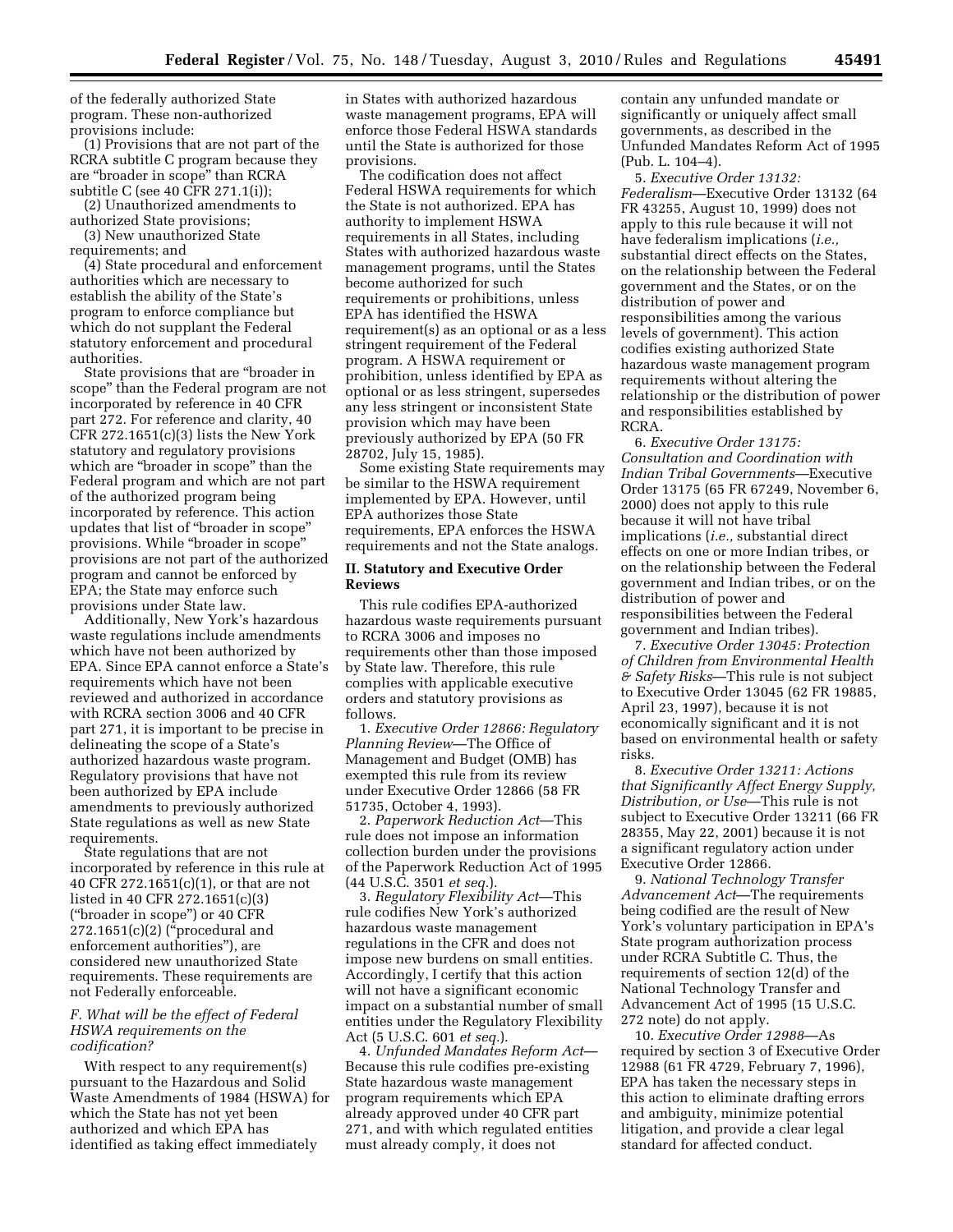11. *Congressional Review Act*—EPA will submit a report containing this rule and other information required by the Congressional Review Act (5 U.S.C. 801 *et seq.,* as amended) to the U.S. Senate, the U.S. House of Representatives, and the Comptroller General of the United States prior to publication in the **Federal Register**. A major rule cannot take effect until 60 days after it is published in the **Federal Register**. This action is not a ''major rule'' as defined by 5 U.S.C. 804(2). This action will be effective October 4, 2010.

## **List of Subjects in 40 CFR Part 272**

Environmental Protection, Administrative practice and procedure, Confidential business information, Hazardous waste, Hazardous waste transportation, Incorporation by reference, Indian lands, Intergovernmental relations, Penalties, Reporting and recordkeeping requirements, Water pollution control, Water supply.

**Authority:** This action is issued under the authority of Sections 2002(a), 3006 and 7004(b) of the Solid Waste Disposal Act as amended, 42 U.S.C. 6912(a), 6926, 6974(b).

Dated: April 27, 2010.

**Judith A. Enck,** 

*Regional Administrator, EPA Region 2.* 

■ For the reasons set forth in the preamble, 40 CFR part 272 is amended as follows:

# **PART 272—APPROVED STATE HAZARDOUS WASTE MANAGEMENT PROGRAMS**

■ 1. The authority citation for part 272 continues to read as follows:

**Authority:** Secs. 2002(a), 3006, and 7004(b) of the Solid Waste Disposal Act, as amended by the Resource Conservation and Recovery Act, as amended, 42 U.S.C. 6912(a), 6926, and 6974(b).

■ 2. Revise § 272.1651 to read as follows:

### **§ 272.1651 New York State-Administered Program: final authorization.**

(a) Pursuant to section 3006(b) of RCRA, 42 U.S.C. 6926(b), New York has final authorization for the following elements as submitted to EPA in New York's base program application for final authorization which was approved by EPA effective on May 29, 1986. Subsequent program revision applications were approved effective on July 3, 1989, May 7, 1990, October 29, 1991, May 22, 1992, August 28, 1995, October 14, 1997, January 15, 2002, March 14, 2005, and August 31, 2009. (**Note:** Both the Federal and State requirements for the NY State Public Utilities Project XL, which were

authorized effective August 31, 2009, will, unless extended, expire on May 24, 2011.)

(b) The State of New York has primary responsibility for enforcing its hazardous waste management program. However, EPA retains the authority to exercise its inspection and enforcement authorities in accordance with sections 3007, 3008, 3013, 7003 of RCRA, 42 U.S.C. 6927, 6928, 6934, 6973, and any other applicable statutory and regulatory provisions, regardless of whether the State has taken its own actions, as well as in accordance with other statutory and regulatory provisions.

(c) *State Statutes and Regulations.*  (1) The New York regulations cited in paragraph (c)(1)(i) of this section are incorporated by reference as part of the hazardous waste management program under subtitle C of RCRA, 42 U.S.C. 6921 *et seq.* The Director of Federal Register approves this incorporation by reference in accordance with 5 U.S.C. 552(a) and 1 CFR part 51. You may obtain copies of the New York regulations that are incorporated by reference in this paragraph from West Group, 610 Opperman Drive, Eagan, MN 55123, *Attention:* D3–10 (*Phone #:*  1–800–328–9352). You may inspect a copy at EPA Region 2 Library, 290 Broadway, 16th Floor, New York, NY 10007 (Phone number: (212) 637–3185), or at the National Archives and Records Administration (NARA). For information on the availability of this material at NARA, call 202–741–6030, or go to: *[http://www.archives.gov/](http://www.archives.gov/federal-register/cfr/ibr-locations.html) [federal-register/cfr/ibr-locations.html.](http://www.archives.gov/federal-register/cfr/ibr-locations.html)* 

(i) The Binder entitled ''EPA Approved New York Regulatory Requirements Applicable to the Hazardous Waste Management Program'', dated July 2009.

(ii) [Reserved] (2) EPA considered the following statutes and regulations in evaluating the State program but is not incorporating them herein for enforcement purposes:

(i) Environmental Conservation Laws (ECL), 1997 Replacement Volume, as revised by the 2004 Cumulative Pocket Part: sections 1–0303(18), 3–0301(1) (introductory paragraph); 3–0301(1)(a) and (b); 3–0301(1)(m); 3–0301(1)(o); 3–  $0301(1)(w)$ ; 3-0301(1)(x); 3-0301(1)(cc); 3–0301(2) introductory paragraph; 3– 0301(2)(a), (b), (d) through (j), (l), (m) and (q); 3–0301(2)(z); 3–0301(4); 19– 0301(1) (except 19–0301(c), (e) and (f)); 19–0303(1) through (3); 19–0304; 27– 0105; 27–0701; 27–0703; 27–0705; 27– 0707 (except 27–0707(2–c)); 27–0711; 27–0900 through 27–0908; 27–0909 (except 27–0909(5)); 27–0910 through

27–0922; 27–1105; 70–0101; 70–0103; 70–0105 (except 70–0105(3) and 70– 0105(6)); 70–0107(1) and (2); 70–0107(3) introductory paragraph; 70–0107(3)(l); 70–0109; 70–0113; 70–0115 (except (2)(c) and (d)); 70–0117 (except 70– 0117(5)–(7); 70–0119; 70–0121; 71– 0301; 71–1719; 71–2705; 71–2707; 71– 2709 through 71–2715; 71–2717; 71– 2720; and 71–2727.

(iii) McKinney's Consolidated Laws of New York, Book 1, Executive Law (EL), Article 6: Section 102.

(iv) McKinney's Consolidated Laws of New York, Book 46, Public Officers Law (POL), as amended through 2004: Sections 87 and 89.

(v) McKinney's Consolidated Laws of New York, Book 7B, Civil Practice Law and Rules (CPLR), as amended through 2004: Sections 1013, 6301; 6311; and 6313.

(vi) Title 6, New York Codes, Rules and Regulations (6 NYCRR), Volume A–2A, Hazardous Waste Management System, as amended through September 5, 2006: Sections 372.1(f); 373–1.1(f) and (g); 373–1.4(b); 373–1.4(d) through (f); 373–1.6(c); 621.1 through 621.4; 621.5 (except (d)(5), (d)(6)(i), (d)(7)(i)(a),  $(d)(7)(i)(c)$  and  $(d)(9)$ ; 621.6 (except (b), (d)(4) and (d)(5)); 621.7; 621.8; 621.9 (except (a)(5), (c)(2) and (e)(2)); 621.10; 621.11 (except (d)); 621.12 through 621.15; and 621.16 (except (b), (d) and  $(e)$ 

(3) The following statutory and regulatory provisions are broader in scope than the Federal program, are not part of the authorized program, are not incorporated by reference and are not federally enforceable:

(i) Environmental Conservation Laws (ECL), 1997 Replacement Volume, as revised by the 2004 Cumulative Pocket Part: Sections 27–0301; 27–0303; 27– 0305; 27–0307; 27–0909(5); 27–0923; 27–0925 and 27–0926.

(ii) Environmental Conservation Laws (ECL), 1997 Replacement Volume, as revised by the 2006 Cumulative Pocket Part: Section 27–1109(6).

(iii) Title 6, New York Codes, Rules and Regulations (6 NYCRR), Volume A–2A, Hazardous Waste Management System, as amended through September 5, 2006: Sections 370.2(b)(92) ''Household hazardous waste''; 370.2(b)(93) ''Household collection facility''; 371.4(e); 372.1(e)(9); 372.2(b)(5)(ii); 372.3(a)(1); 372.3(a)(4); 372.3(b)(6)(iv); 372.3(d)(3); 373– 1.1(d)(1)(x); 373–1.4(c); 373– 2.5(b)(3)(ii)(d); 373–2.5(b)(3)(ii)(e); 373– 2.15(a)(2); 373–3.5(b)(3)(ii)(d); 373– 3.5(b)(3)(ii)(e); 374–3.4(a)(2); and 376.4(f).

(iv) At 371.4(c), New York retains K064, K065, K066, K090 and K091 as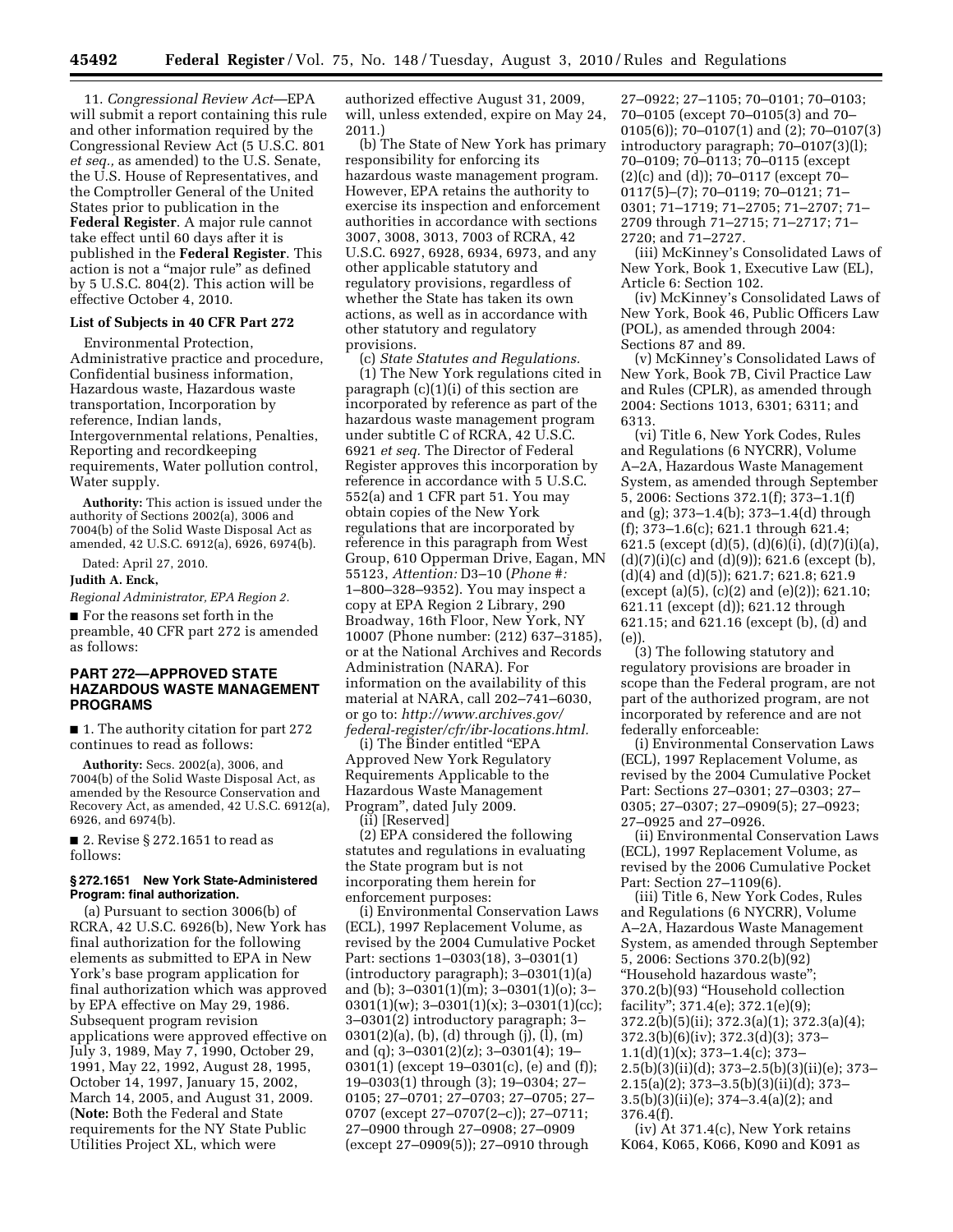hazardous wastes while EPA has removed them from the table at 40 CFR 261.32 and no longer regulates them as hazardous wastes (64 FR 56469; October 20, 1999).

(v) Throughout New York's hazardous waste regulations, the State crossreferences Part 364, which sets forth additional transporter requirements including permit and liability requirements (for examples, see 6 NYCRR sections 372.2(b)(8), 373– 1.7(h)(3), 374–3.3(i)(1) and (2), 374– 3.4(a), 374–3.6(a)(1) and Appendix 30 Instructions for Generators/Item 8). The transporter permit and liability requirements are broader in scope than the Federal program.

(vi) New York did not adopt an analog to 40 CFR 261.4(g) that excludes certain dredged materials from the State definition of hazardous waste. Instead, the State subjects these materials to full regulation as hazardous wastes.

(vii) New York State regulations do not incorporate the Mineral Processing Secondary Materials Exclusion at 40 CFR 261.4(a)(17) and the related changes affecting 40 CFR 261.2(c)(3) and (c)(4)/Table, and 40 CFR 261.2(e)(1)(iii). Since New York did not adopt the exclusion at 40 CFR 261.4(a)(17) the State has a broader in scope program because the effect is to include materials that are not considered solid waste by EPA.

(viii) At 373–4, New York implements a Household Hazardous Waste program, whereas the Federal program excludes household waste from regulation as hazardous waste at 261.4(b)(1).

(ix) The following New York provisions are broader in scope because they include requirements associated with the regulation of PCB waste as a state-only hazardous waste: 372.1(e)(9) and 376.1(g)(1)(i), 376.4(f). PCB wastes are regulated under the Federal Toxic Substances Control Act (TSCA) at 40 CFR part 761 rather than under the Federal RCRA program.

(4) *Memorandum of Agreement.* The Memorandum of Agreement between EPA Region 2 and the State of New York, signed by the Commissioner of the State of New York Department of Environmental Conservation on July 20, 2001, and by the EPA Regional Administrator on January 16, 2002, although not incorporated by reference, is referenced as part of the authorized hazardous waste management program under subtitle C of RCRA, 42 U.S.C. 6921 *et seq.* 

(5) *Statement of Legal Authority.*  ''Attorney General's Statement for Final Authorization'', signed by the Attorney General of New York in 1985 and revisions, supplements and addenda to

that Statement dated August 18, 1988, July 26, 1989, August 15, 1991, October 11, 1991, July 28, 1994, May 30, 1997, February 5, 2001, April 2, 2004 and June 13, 2008 (including three certifications), although not incorporated by reference, are referenced as part of the authorized hazardous waste management program under subtitle C of RCRA, 42 U.S.C. 6921 *et seq.* 

(6) *Program Description.* The Program Description and any other materials submitted as supplements thereto, although not incorporated by reference, are referenced as part of the authorized hazardous waste management program under subtitle C of RCRA, 42 U.S.C. 6921 *et seq.* 

■ 3. Appendix A to part 272, State Requirements, is amended by revising the listing for ''New York'' to read as follows:

# **Appendix A to Part 272—State Requirements**

\* \* \* \* \*

### **New York**

The regulatory provisions include: Title 6, New York Codes, Rules and Regulations (6 NYCRR), Volume A–2A, Hazardous Waste Management System, as amended through September 5, 2006.

**Please Note:** For a few regulations, the authorized regulation is an earlier version of the New York State regulation. For these regulations, EPA authorized the version of the regulations that appear in the Official Compilation of Code, Rules and Regulations dated January 31, 1992. New York State made later changes to these regulations but these changes have not been authorized by EPA. The regulations where the authorized regulation is an earlier version of the regulation are noted below by inclusion in parentheses of January 31, 1992 after the regulatory citations.

Part 370—Hazardous Waste Management System—General: Sections 370.1(a) (except (a)(3)); 370.1(b) through (d); 370.1(e) (except (e)(9)); 370.1(f); 370.2(a); 370.2(b)(1) through (b)(15) ''battery''; 370.2(b)(15) ''bedrock'' (January 31, 1992); 370.2(b)(17) through (b)(91); 370.2(b)(94) through (b)(125); 370.2(b)(127) through (b)(137); 370.2(b)(139) through (b)(213); 370.2(b)(215); 370.2(B)(216); 370.2(b)(217) (except the last sentence); 370.2(b)(218) through (b)(221); 370.3 (except 370.3(c)); 370.4; 370.5 (except (b)).

Part 371—Identification and Listing of Hazardous Waste: Sections 371.1(a) through (c);  $371.1(d)$  (except  $(d)(1)(ii)(c)$  and  $(d)(1)(ii)(e)$ ; 371.1 $(e)(except)$  $371.1(e)(2)(vi)(b)(21); 371.1(f)(1)$  through (7);  $371.1(f)(8)$  (except the phrase "or such mixing occurs at a facility regulated under Subpart 373–4 or permitted under Part 373 of this Title");  $371.1(f)(9)$  and  $(f)(10)$ ;  $371.1(g)(1)(i)$ ; 371.1(g)(1)(ii) (except (g)(1)(ii)(c)); 371.1(g)(1)(iii); 371.1(g)(2) through (4); 371.1(h) through (j); 371.2; 371.3; 371.4(a)

and (b); 371.4(c) (except K064, K065, K066, K090 and K091 entries); 371.4(d), (f) and (i).

Part 372—Hazardous Waste Manifest System and Related Standards for Generators, Transporters and Facilities: Sections 372.1(a) through (d); 372.1(e)(2)(ii)(c) (January 31, 1992); 372.1(e)(2)(iii)(c) (January 31, 1992); 372.1(e)(3) through (e)(8); 372.1(g) and (h); 372.2 introductory paragraph through (b)(4); 372.2(b)(5) (except (b)(5)(ii)); 372.2(b)(6) through (b)(8); 372.2(b)(10); 372.2(c);  $372.2\text{d}$ )<sup>1</sup>;  $372.3$  (except (a)(1), (a)(4), (a)(7)(i), (a)(8), (b)(3), (b)(5)(ii), (b)(6)(iv), (b)(7)(i)(d), (c)(4) and (d)(3)); 372.5 (except (h) and (i); 372.6; 372.7(a) and (b); 372.7(c) (except (c)(1)(ii)); and 372.7(d).

Part 373, Subpart 373–1—Hazardous Waste Treatment, Storage and Disposal Facility Permitting Requirements: Sections 373–1.1(a) through (c), 373–1.1(d) introductory paragraph through (d)(1)(xx) (except reserved paragraphs,  $(d)(1)(x)$  and  $(d)(1)(x$ viii); 373- $1.1(d)(1)(xxi)$ <sup>1</sup>; 373-1.1(d)(2); 373-1.1(e); 373–1.1(h) and (i); 373–1.2; 373–1.3; 373– 1.4(a); 373–1.4(g) and (h); 373–1.5(a)(1); 373– 1.5(a)(2) (except (a)(2)(xviii)); 373–1.5(a)(3) and (4); 373–1.5(b) and (c); 373–1.5(d) through (p) (except reserved paragraphs); 373–1.6 (except (c)); 373–1.7 through 373– 1.11.

Part 373, Subpart 373–2—Final Status Standards for Owners and Operators of Hazardous Waste Treatment, Storage and Disposal Facilities: Sections 373–2.1 through 373–2.4; 373–2.5(a); 373–2.5(b) (except  $(b)(1)(i)(c)$ ,  $(b)(3)(ii)(d)$  and  $(b)(3)(ii)(e)$ ); 373– 2.5(c) through (g); 373–2.6 through 373–2.11; 373–2.12 (except 373–2.12(a)(1) and (d)); 373–2.12(a)(1) (January 31, 1992); 373–2.13; 373–2.14; 373–2.15 (except (a)(2)); 373–2.19 (except (e)(1)(ii)); 373–2.23; 373–2.24; 373– 2.27; 373–2.28; 373–2.29; 373–2.30; and 373– 2.31.

Part 373, Subpart 373–3—Interim Status Standards Regulations for Owners and Operators of Hazardous Waste Facilities: Sections 373–3.1 (except 373–3.1(a)(4) and the phrase "or Subpart 374–2 of this Title" in 373–3.1(a)(6)); 373–3.2 through 373–3.4;  $373-3.5$  (except  $373-3.5(b)(1)(i)(c)$ ,  $(b)(3)(ii)(d)$  and  $(b)(3)(ii)(e)$ ; 373–3.6 through 373–3.18; 373–3.23; and 373–3.27 through 373–3.31.

Part 374, Subpart 374–1—Standards for the Management of Specific Hazardous Wastes and Specific Types of Hazardous Waste Management Facilities: Sections 374–1.1; 374–1.3; 374–1.6 (except (a)(2)(iii)); 374–1.7; 374–1.8(a)(1); 374–1.8(a)(2) (except the second sentence "Such used oil \* \* \* of this Title'' in (a)(2)(i)); 374–1.8(a)(3) through (a)(6);  $374-1.8(b)$  through (m) (except) reserved paragraphs); 374–1.9; and 374–1.13.

Part 374, Subpart 374–3—Standards for Universal Waste: Sections 374–3.1 (except (f) and (g)); 374–3.2; 374–3.3; 374–3.4 (except (a)(2)); 374–3.5; 374–3.6; and 374–3.7.

Part 376—Land Disposal Restrictions: Sections 376.1 (except (a)(5), (a)(9), (e), (f), and (g)(1)(ii)(b)); 376.2; 376.3 (except (b)(4) and (d)(2)); 376.4 (except (c)(2), (e)(1)–(7) and (f)); and 376.5.

*Appendices:* Appendices 19 through 25; Appendices 27 through 30; Appendix 33; Appendix 37; Appendix 38; Appendices 40 through 49 and Appendices 51 through 55.